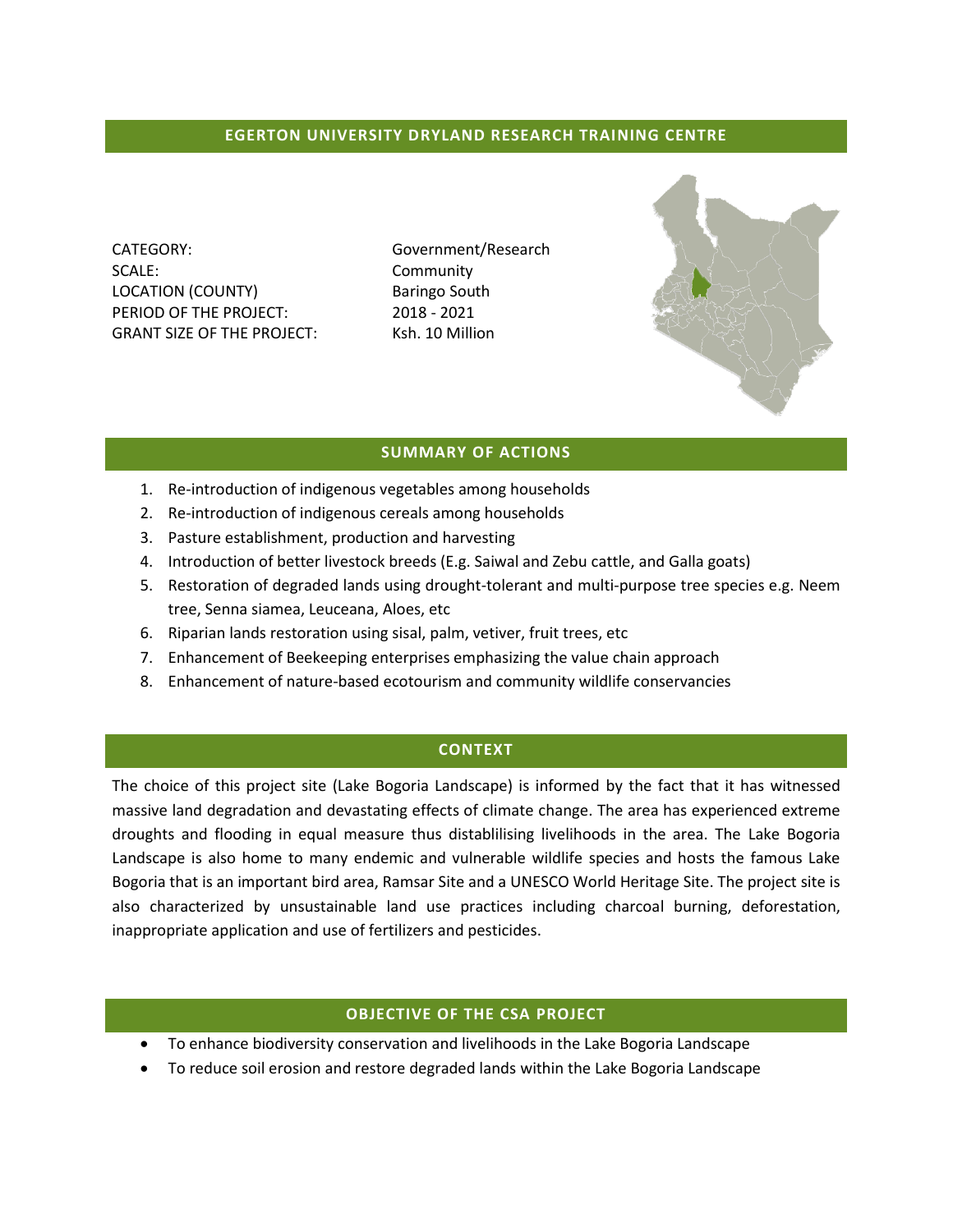### **PARTICIPATION IN KEY CLIMATE & AGRICULTURE NETWORKS**

Global Environment Facility/Small Grants Programme, County Government of Baringo. Kenya Agricultural and Livestock Research Organization, Kenya Forest Service, Kenya Forest Research Institute, Kenya Wildlife Service, Northern Range Trust, Kenya Wildlife Conservancies Association

#### • Research

- Knowledge dissemination
- Coordination and networking
- Technology transfer

# **INVOLVEMENT IN CSA RELEVANCE OF CSA MSP TO WORK**

- Information about CSA
- Networking
- Learning and exchange
- Reporting and showcasing
- Influence policy environment

# **RECOMMENDATION ON WAYS TO SUPPORT MSP**

- Developing specific climate smart agriculture policies, legislations, strategies, plans,
- dissemination of climate smart agriculture knowledge and technologies
- developing capacities of key actors involved in climate smart agriculture implementation
- Conduct research to provide scientific evidence
- Monitoring, evaluation and audit of climate smart agriculture aspects to enhance accountability
- supporting coordination of actions

# **WHAT APPROACHES ARE YOU USING TO IMPLEMENT CSA**

- Agroecology
- Conservation Agriculture
- Climate Smart Farms/Villages
- Sustainable Agriculture
- Sustainable Land Management
- Landscape Management
- Good agricultural Practices
- Ecosystem based adaptation

# **KEY INTERVENTIONS**

| <b>FARM LEVEL</b>  | <b>TARGET (No of</b><br><b>FARMERS)</b> | <b>CSA Indicators monitored</b> |
|--------------------|-----------------------------------------|---------------------------------|
| Soil<br>management | Over 500                                | Reduced soil erosion            |
|                    |                                         | Improved vegetation cover       |
|                    |                                         | Improved crop yields            |
|                    |                                         | Improved moisture               |
| Agroforestry       | Over 500                                | enhanced tree cover             |
|                    |                                         | variety of trees                |
|                    |                                         | reduced deforestation           |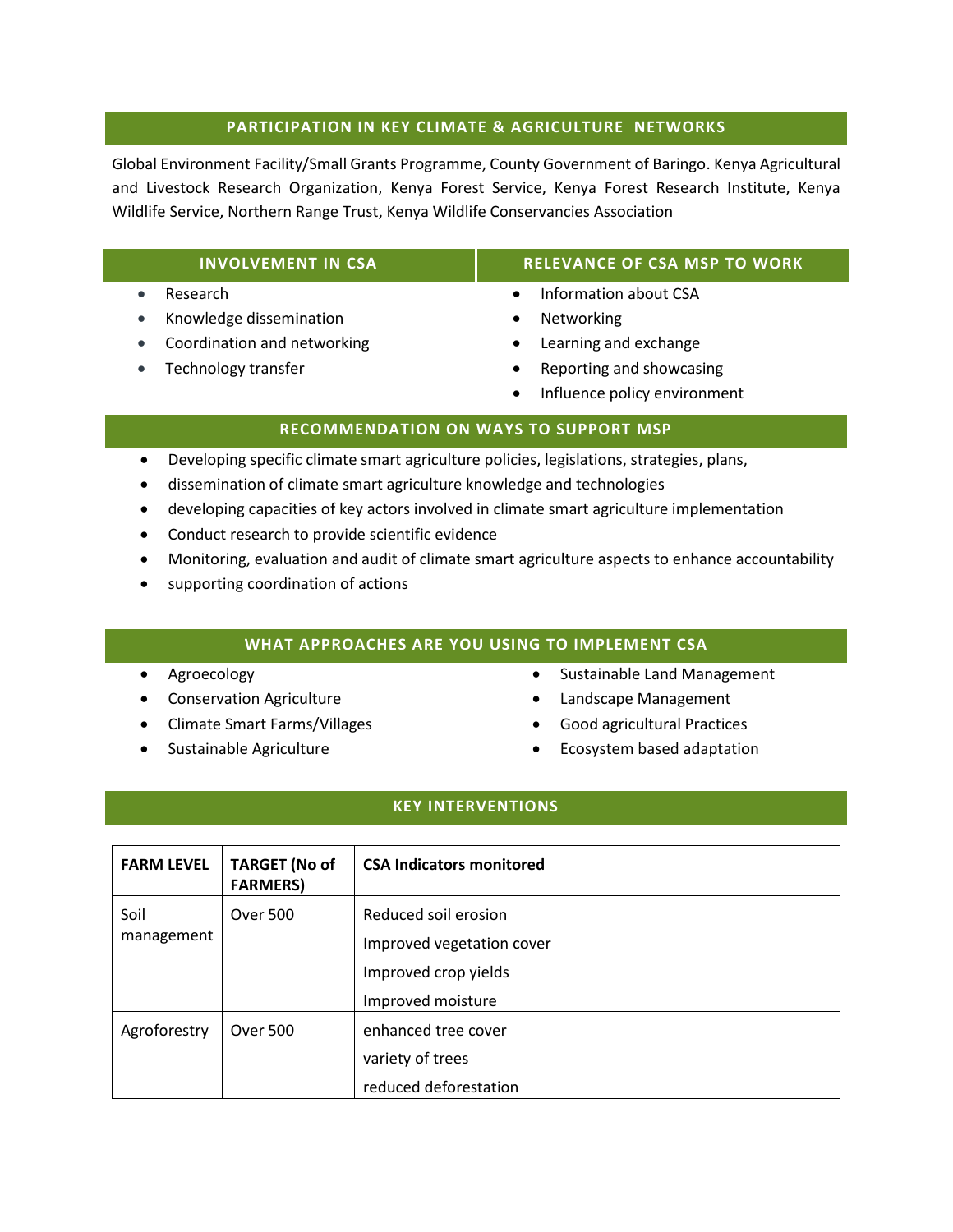| Promotion of<br>drought                               |                                       | increased adoption of indigenous vegetables and crops (cereals,<br>vegetables)                                                                                      |
|-------------------------------------------------------|---------------------------------------|---------------------------------------------------------------------------------------------------------------------------------------------------------------------|
| tolerant<br>crops                                     |                                       | improved yields from farms containing the above-listed crops and<br>vegetables                                                                                      |
| Livestock<br>feed<br>management                       | <b>Over 500</b>                       | reduced conflicts over pastures                                                                                                                                     |
|                                                       |                                       | improved beef and goat meat production                                                                                                                              |
|                                                       |                                       | improved livestock health                                                                                                                                           |
| Climate<br>smart<br>livestock                         | <b>Over 500</b>                       | improved vegetation cover                                                                                                                                           |
|                                                       |                                       | reduced livestock numbers                                                                                                                                           |
| practices                                             |                                       | adoption of improved livestock breeds                                                                                                                               |
| Smart water<br>management                             | <b>Over 500</b>                       | availability of quality and ample amounts of water                                                                                                                  |
|                                                       |                                       | even distribution of water                                                                                                                                          |
|                                                       |                                       | improved and adequate access to water and sanitation                                                                                                                |
| Disease and                                           | <b>Over 500</b>                       | adoption of integrated pest management practices                                                                                                                    |
| pest<br>management                                    |                                       | reduced use of fertilizers, pesticides and other chemicals used in<br>treating animals                                                                              |
| Waste<br>management                                   | <b>Over 500</b>                       | adoption of the reduce, reuse and recycle approaches in water<br>management                                                                                         |
|                                                       |                                       | better consumption patterns                                                                                                                                         |
|                                                       |                                       | adoption of resource-efficient technologies                                                                                                                         |
| Renewable                                             | <b>Over 500</b>                       | adoption of renewable energy sources                                                                                                                                |
| energy                                                |                                       | investment in research and development of renewable energy<br>sources                                                                                               |
| <b>BEYOND</b><br><b>FARM LEVEL</b>                    | <b>TARGET</b><br><b>BENEFICIARIES</b> | <b>Indicators monitored</b>                                                                                                                                         |
| Gender<br>(Youth and<br>Women<br>inclusion in<br>CSA) | Over 1000                             | increased participation of the youth, women and persons with<br>disability in economic development including CSA projects                                           |
|                                                       |                                       | application of the constitution of Kenya with respect to the one-<br>third gender rule in appointive and elective positions in leadership                           |
|                                                       |                                       | number of youth, women and persons with disability in leadership<br>positions of various organizations and government sectors                                       |
| Policy and<br>Advocacy                                | <b>Over 1000</b>                      | number of youth, women and persons with disability participating<br>in economic development including CSA projects                                                  |
|                                                       |                                       | the impact of such policies on the lives of communities including<br>the youth, women and persons with disability in economic<br>development including CSA projects |
| CSA based<br>access to                                | Over 500                              | number of youth, women and persons with disability participating<br>in economic development including CSA projects                                                  |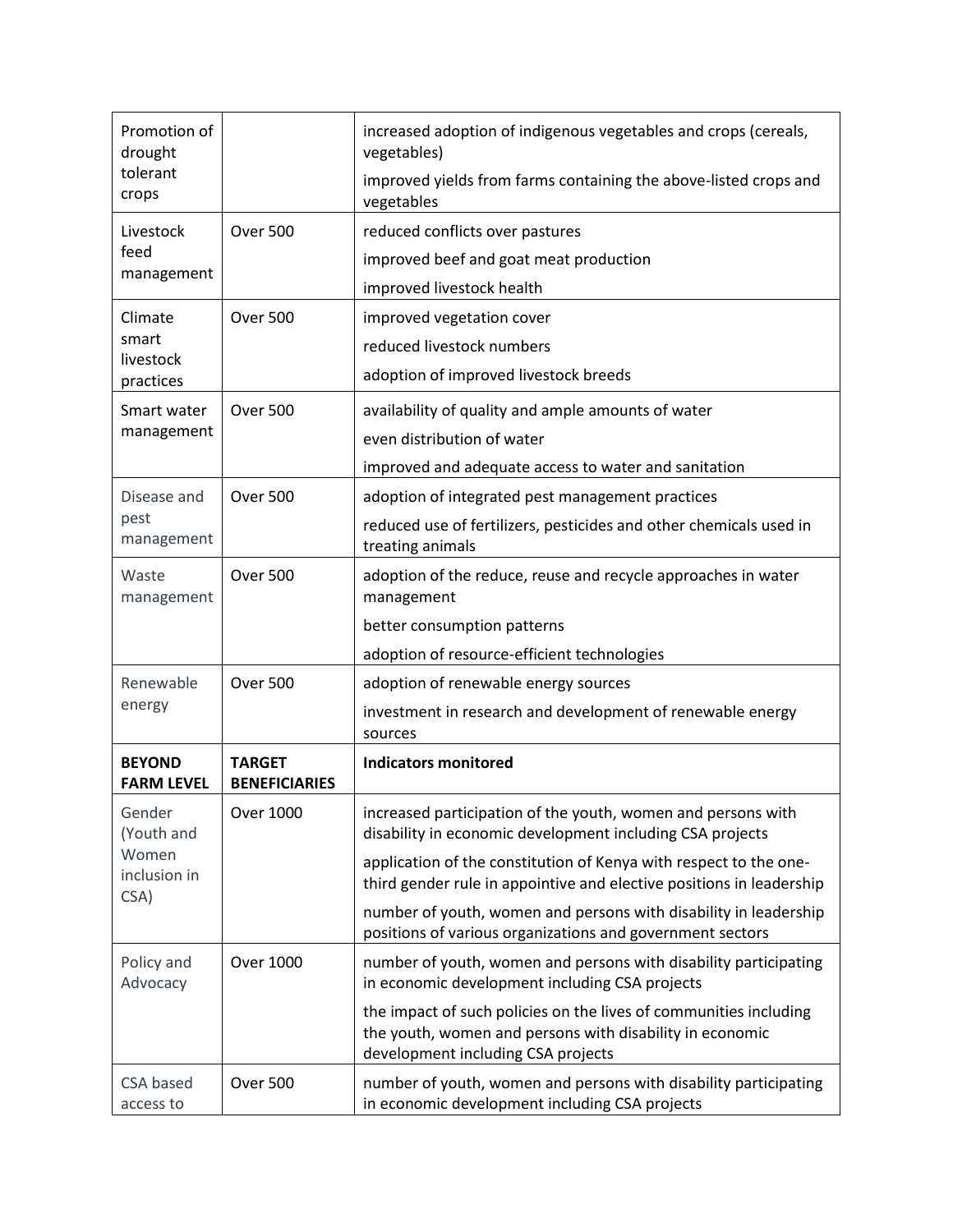| markets and<br>value chains | variety of products available in the market                                                                |
|-----------------------------|------------------------------------------------------------------------------------------------------------|
|                             | number of people and/or institutions participating in the CSA-<br>based products in a value chain approach |

# **LESSONS LEARNED AND CHALLENGES IN IMPLEMENTATION OF CSA PROJECT**

With the successful completion of the first phase of the set targets for most of the GEF/SGP projects within the Lake Bogoria LAndscape, a lot can be drawn from these grantees and thus considered as lessons for application in phase two of the projects as well as other communities and other groups can use them for the continuation of successful implementation of other projects. The lessons include;

- For smooth and quick execution of activities in a group or organization, the grantees realized that division of labor or otherwise delegation of duties across the members is key. This ensures uniform and active participation by all members which instils a sense of belonging to them. When everybody is tasked and you create an environment of early reporting, you bring about accountability and finally trust will top it up. This is a system that has proved to be effective for nearly all the groups that we have worked with.
- When making a budget, it is important to include miscellaneous which would cater for other things that might come up like the publicity and knowledge management products including banners, fliers, brochures, etc. Most grantees were unaware thereby forcing them to adjust the budget to accommodate such important activities.
- It is also important to consult regularly as the project is being implemented. The grantees learnt that regular consultations with the Strategic Partner as well as the County Government experts and collaboratos provided information that enabled the grantees to make timely and concrete decisions.
- The grantees have also proven that women can achieve a lot with the support of men and other stakeholders. Despite being women groups, some of the grantees (with women only membership) made a deliberate effort to involve men in the implementation of the project activities.
- There were shortages in leadership and financial skills and thus most grantees were unable to do narrative and financial reports to the expectation of the funding agency.
- There were constant squables among leaders of some of the groups thus delaying project implementation
- Some of the projects were not properly conceived and thus complications and delays in implementation
- We had difficulties in getting some of the grantees to address environmental issues using a value-chain approach.